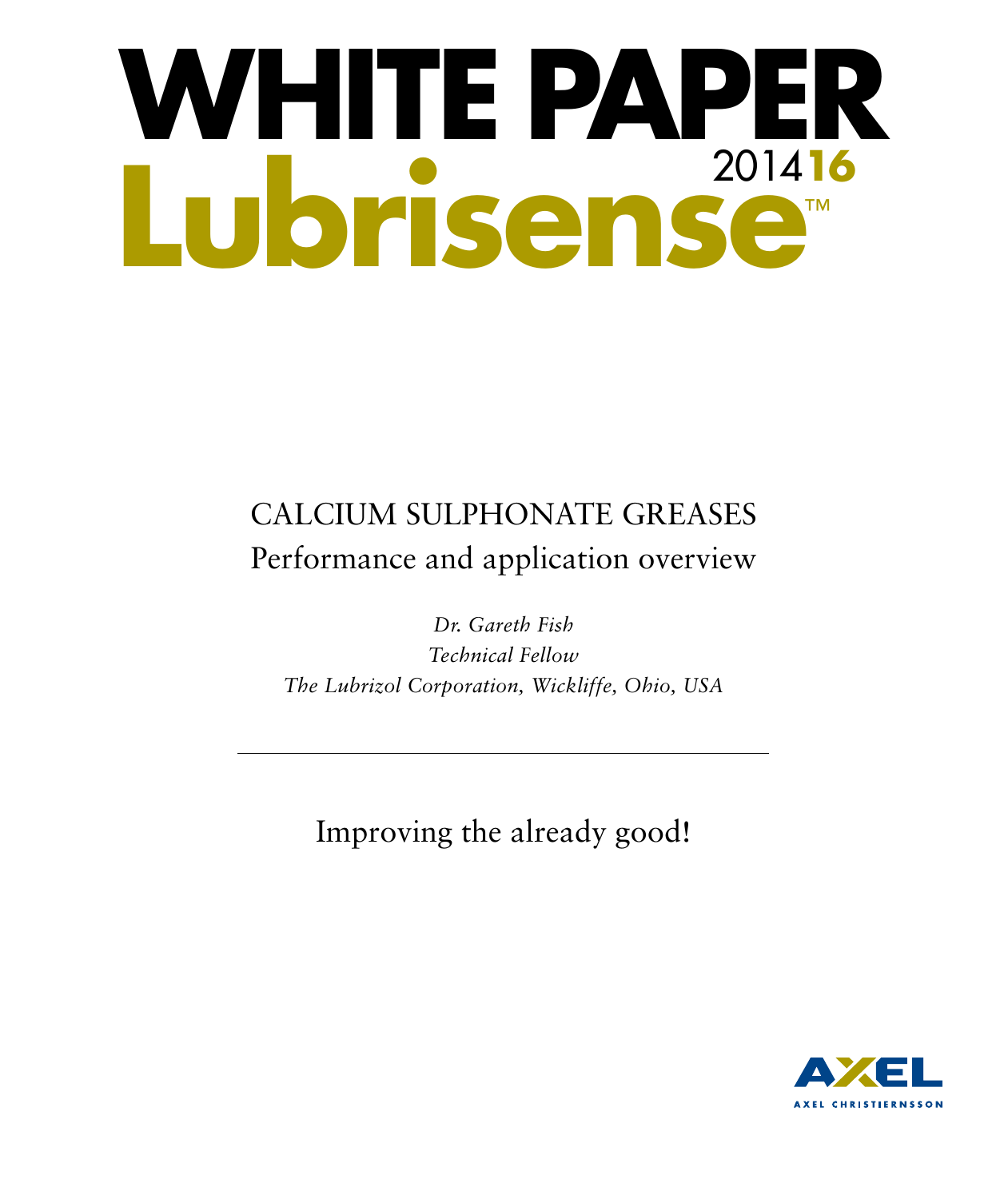# CALCIUM SULFONATE GREASES

*by Dr Gareth Fish*



Dr Gareth Fish, B.Sc. in Chemistry and a Ph.D. in Tribology from Imperial College of Science, Technology and Medicine, London, England. 1988–1990 worked at the UK Ministry of Defence, Fuels and Lubricants Branch, the Royal Arsenal in Woolwich, England working on military lubricants and greases.1990–2002 GKN Technology Ltd, Wolverhampton, England working as Tribologist on automotive transmission components and greases. 2002–2007 GKN Automotive Inc., Auburn Hills, Michigan in charge of Tribology, Lubricants and sealing materials testing. 2007 to present Lubrizol Corporation as initially as Grease Technology Manager and now Technical Fellow in the Industrial Additives Division Member of the Royal Society of Chemistry, the Energy institute, STLE, ASTM, and SAE. Chair of ASTM G07 Grease Research and B04 Automotive Greases and 2013–14 Chair of the STLE CLS committee. Chartered Scientist, STLE CLS and NLGI CLGS, 35 technical papers on grease and Tribology, 2 book chapters, 3 US patents and winner of two NLGI Clarence E. Earle Memorial prizes, an NLGI Authors Award, and the Chevron Prize for grease publications. Also winner of an NLGI fellows award and the SOPUS prize for Teaching excellence.

Calcium sulfonates are the fastest growing grease thickener type, finding new and diverse applications such as steel manufacturing, off-highway equipment, nuclear power plants and food machinery. The general process for making gelled calcium sulfonate grease has remained largely unchanged since these types of greases were first developed in the 1960s.<sup>(1)</sup>

The first step in the manufacturing process is to add an overbased calcium sulfonate with a total base number (TBN) of 300 to 500 mg KOH / g eq. to a grease kettle. The highly overbased sulfonate is mixed with base oil and treated with acid to destabilize the micellular structure. Then promoters and water are added, and the material is heated to its gelation temperature. The gelation temperature depends on the promoters used, but is typically 60 to 90 °C. Provided that the water and promoters are retained in the reaction mixture, the amorphous calcium carbonate is converted to crystalline calcite within 1 to 5 hours, followed by removal of the water and promoters from the mixture. The penetration is then adjusted to the correct NLGI grade. The gelation temperature needs to be controlled to below 95 °C because above this temperature, the conversion reaction favours the formation of vaterite, an undesirable crystalline form of calcium carbonate, resulting in poor grease properties.

As seen in Table 1, the typical anti-wear and extreme pressure (EP) properties of sulfonate greases without additives are good. Base greases give very low four-ball wear scars, typically < 0.35 mm, Timken OK loads of at least 60 pounds, and four-ball weld loads of 400 kg and above. The calcium sulfonate greases also have good rust resistance, as measured by ASTM D1743, and give low oil bleed.

Prior to 1985, calcium sulfonate greases based on natural sulfonates were a niche product being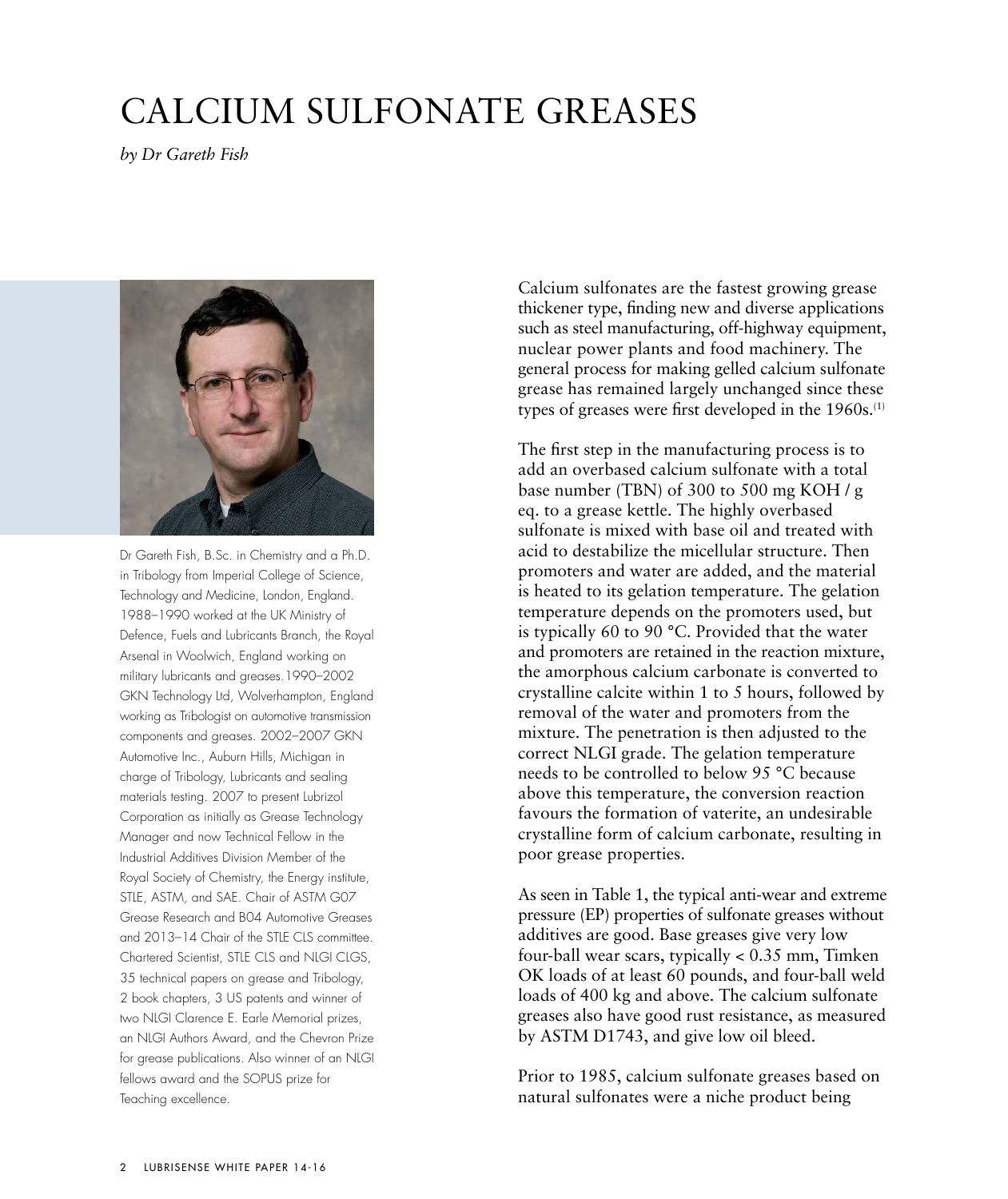manufactured and sold only in small quantities. The greases had several desirable characteristics: they had high dropping points (above 300 °C) and low oil separation, as well as very good anti-wear and EP properties without the use of additives. The negative aspects were the high thickener content, manufacturing complexity and associated cost compared to other greases. Historically, satisfactory water washout as measured by ISO 11009 contrasted with poor results in water spray off testing as measured by ASTM D4049, which is used as the measure of performance in steel mills. Calcium sulfonate complexes were subsequently developed, in which an additional saponification step to form calcium soap is carried out. The addition of components such as added pre-formed calcite, boric acid to form calcium borate and phosphoric acid to form calcium phosphate were also reported. It is well-known that anhydrous calcium 12-hydroxystearate soaps have superior water resistance to other simple soaps and their presence aided the water resistance properties of the grease as well as reducing the thickener content of the sulfonate. One negative aspect of the soap is that the excellent thermal stability of the sulfonate gel is reduced. A further issue is that



calcium sulfonate complex greases can have issues with pumpability and can age-harden.

In 2008, Lubrizol introduced new calcium sulfonate grease technology<sup>(2)</sup> that addressed many of the historical shortcomings of these greases and greatly simplified the manufacturing process. The gelling acid and the promoter were incorporated into the 400 TBN sulfonate and only base oil and

| Property                                                   | <b>Test Method</b> | <b>Typical Values</b> |  |
|------------------------------------------------------------|--------------------|-----------------------|--|
| Base oil viscosity at 40 $^{\circ}$ C (mm <sup>2</sup> /s) | ISO 3104           | 120                   |  |
| Dropping point (°C)                                        | <b>ASTM D2265</b>  | >316                  |  |
| 4-Ball wear scar diameter (mm)                             | ASTM D2266         | < 0.35                |  |
| Timken OK load (pounds)                                    | <b>ASTM D2509</b>  | $\geq 60$             |  |
| 4-Ball EP weld point (kg)                                  | <b>ASTM D2596</b>  | 400                   |  |
| Water corrosion (rating)                                   | ASTM D1743         | Pass                  |  |
| Oil bleed (%)                                              | <b>ASTM D1742</b>  | < 0.5                 |  |
| Water washout at 80 °C (%)                                 | ISO 11009          | <2.0                  |  |
| Water spray off (%)                                        | <b>ASTM D4049</b>  | .5                    |  |

#### TABLE 1 – TYPICAL PROPERTIES OF A GELLED 400TBN SULFONATE GREASE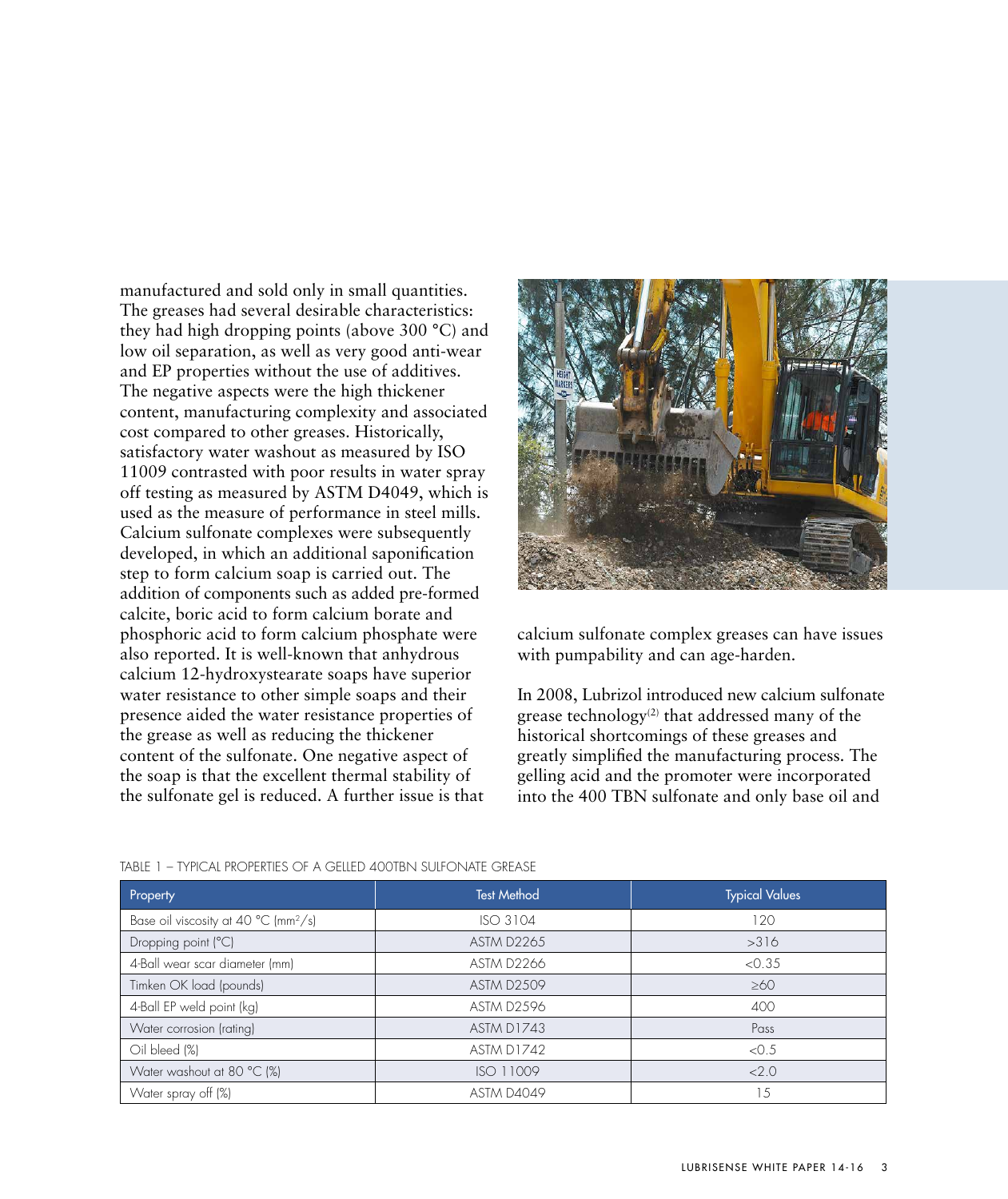

water were needed to gel it. This negated the flash issue with isopropanol and other alcohols used in gelation, and opened up the potential for sulfonate grease technology to a wider number of grease makers.

One of the interesting performance aspects of sulfonate greases is that base oil viscosity, rather than consistency class, is seen to have a bigger influence on the properties of the grease than it does with soap-thickened greases. One performance difference is that for soap-thickened greases, consistency class seems to affect spray off, while with calcium sulfonate greases, the base oil viscosity is more important. Looking at yield and thickener content, soap-thickened greases behave in an opposite manner than do sulfonates. Lithium soap

greases give better yields and soap structures when saponified in lower viscosity naphthenic oils but for sulfonates, the same oil would cause the grease to be very soft with a much lower yield. Higher viscosity paraffinic oils give sulfonate greases better yields than do lower viscosity paraffinic oils.

# **Steel Mill Greases**

Historically, clay and aluminium complex greases were used in steel mill applications. In the past, both of these types of grease have had issues, and steel mill operators required improved grease. Clay greases have good higher temperature properties but are incompatible with other thickeners and many grease additives systems. Aluminium complex greases have similar issues with additives, but have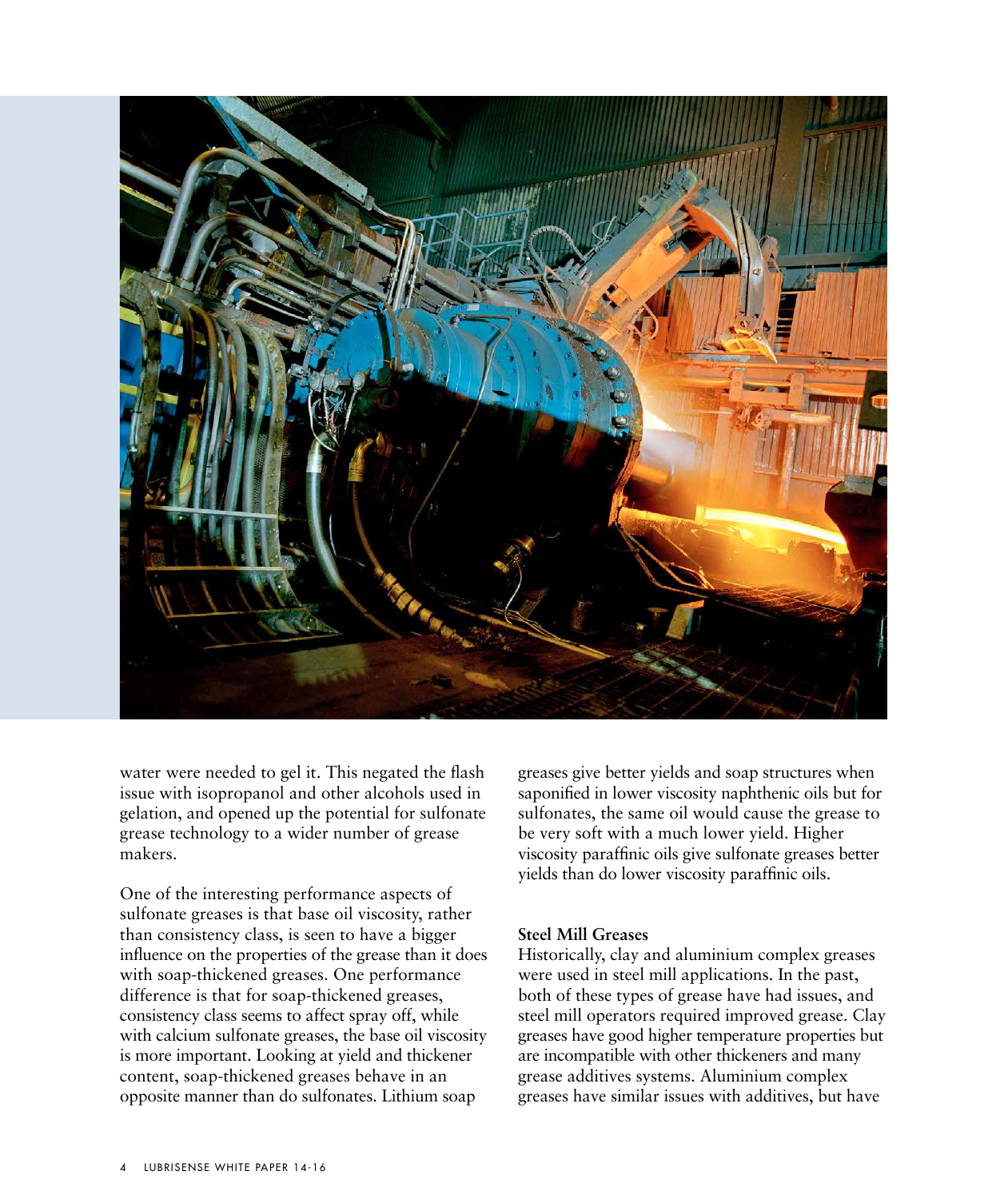excellent water and high temperature resistance. It is not easy to formulate either of these two thickener types to have good EP and anti-wear properties. For steel mill applications, calcium sulfonate greases are superior because they have good high temperature stability, good water resistance and inherent EP and anti-wear properties. Lithium complex greases fortified with polymer have also been used in steel mill applications, but they can be problematic. These types of greases need anti-wear and EP additives to increase their load carrying capacity, many of which are not stable in the presence of significant amounts of water. A polymer-fortified grease may stay in place in the presence of the water, but may lose performance through additive hydrolysis.

Looking at requirements for steel mill greases $(3)$ , a typical base oil viscosity is ISO VG 460, but with slightly tighter limits  $(\pm 30)$  than required by the ISO standard. The viscosity index is typically > 90, and the pour point is typically –12 °C or lower, indicating that a largely paraffinic mineral oil is required. Other key properties reflected by standard specifications are: high dropping point, shear stability, water washout and spray off, corrosion prevention (some specifications also require salt fog or humidity cabinet tests), and oxidation resistance. Tribological properties are defined as low wear, typically as measured by the ASTM D2266 four-ball test, and good load carrying capacity, as defined by either or both of the Timken OK and 4-ball EP tester.



Taking these typical steel mill grease requirements into consideration, the sulfonate needed to meet them can be sketched out. Most typical sulfonates come in low-to-medium viscosity fluids. Adding bright stock to them will only increase the viscosity to around 150 mm<sup>2</sup>/s. Adding high viscosity polyalphaolefin (PAO) fluids such as PAO 100 will only increase viscosity to 300 mm<sup>2</sup>/s, but does improve spray off and washout characteristics. Rather than adding high molecular weight polymers (>50,000 Daltons), the optimum solution is to add a polyisobutylene (PIB) to the base oil. By blending a suitable mid-viscosity paraffinic mineral oil with lower molecular weight (2000 to 3500 Daltons) PIB, the correct viscosity can be achieved, without negatively impacting the pour point. After adding an anti-oxidant, a passivated polysulfide and a corrosion inhibitor to the gelled sulfonate grease, the results shown in Table 2 were obtained.

| Property                                                   | Test method       | Requirement / Typical          | Fully formulated grease |
|------------------------------------------------------------|-------------------|--------------------------------|-------------------------|
| Base oil viscosity at 40 $^{\circ}$ C (mm <sup>2</sup> /s) | ISO 3104          | ISO VG 460 (430-490)           | 444                     |
| Base oil viscosity index (VI)                              | <b>ISO 2909</b>   | > 95                           | 136                     |
| Unworked & worked penetration                              | ISO 2137          | $265 - 295$                    | 268 & 268               |
| Shear stability                                            | ISO 2137          | Δ, W100k No significant change | $+7$                    |
| Timken OK load (pounds)                                    | <b>ASTM D2509</b> | $\geq 60$                      | 65                      |
| 4-Ball EP (kg)                                             | <b>ASTM D2596</b> | Weld point $\geq 500$          | 620                     |
| 4-Ball wear scar diameter (mm)                             | <b>ASTM D2266</b> | < 0.45                         | 0.34                    |
| Water corrosion (rating)                                   | ASTM D1743        | pass                           | pass                    |
| Water washout at 80 °C (%)                                 | ISO 11009         | $2.75$ max                     | 1.4                     |
| Water spray off (%)                                        | <b>ASTM D4049</b> | <25                            | <10                     |
| Oxidation stability, AP (kPa)                              | ASTM D942         | 100 hours $\leq 35.0$          | 32.4                    |

# TABLE 2 – PROPERTIES OF STEEL MILL GREASE FORMULATION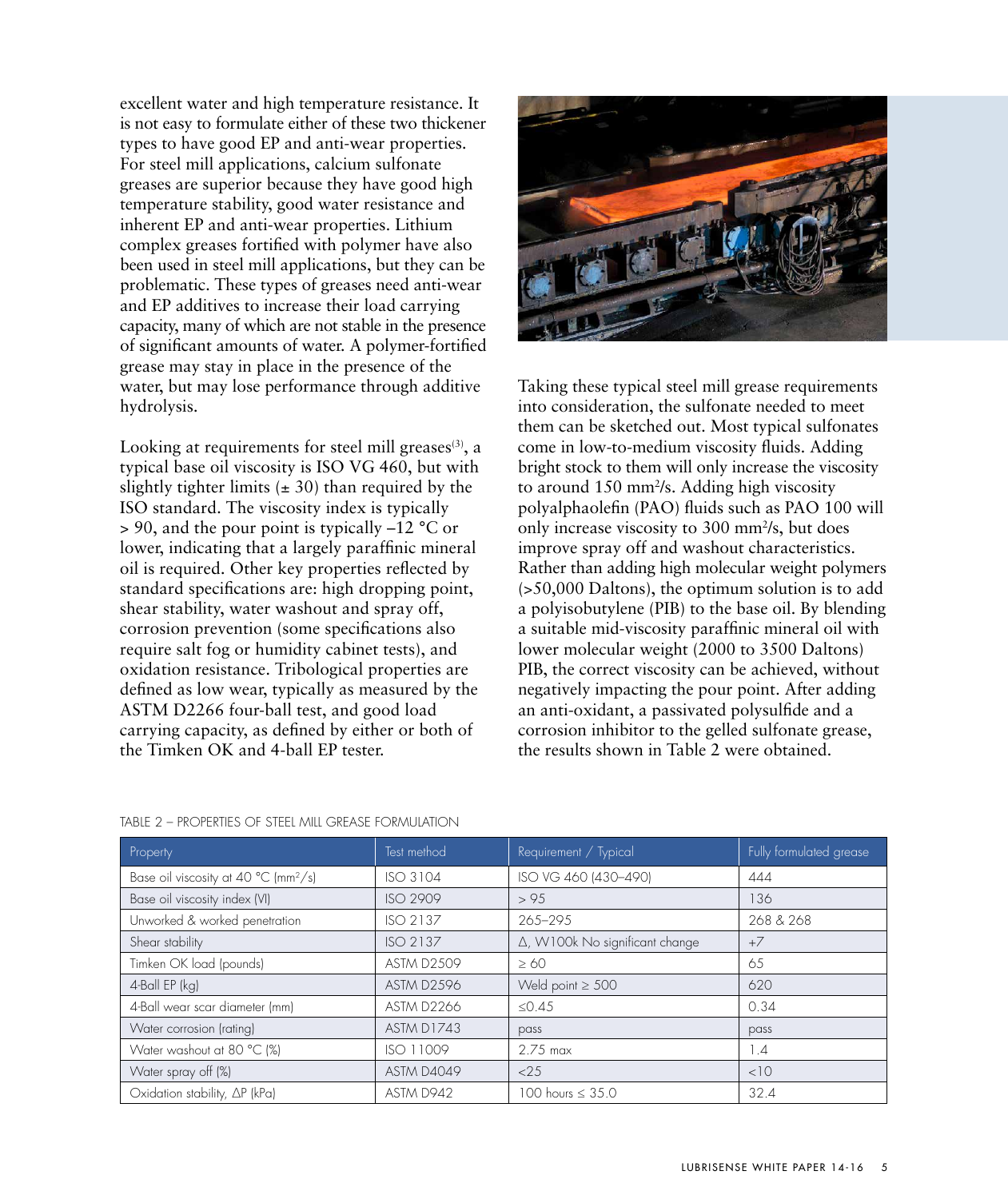

One steel mill operator requested a calcium sulfonate grease with less than 5% spray off as measured by ASTM D4049. Two solutions were considered. One incorporated a functionalized polymer into the grease. The polymer was added by dissolving it into a portion of the added base fluid and then incorporating it into the gelling phase of

the grease. The acid functionality reacted with the free lime of the sulfonate to form the calcium salt. The spray off was determined to be <4% in two duplicate tests. The other solution was to dissolve a styrene isoprene polymer (SIP) into the added base oil for the calcium sulfonate grease. When net treated at 1%wt polymer, the spray off was 7.2% for two repeat runs, and when net treated at 2%wt, it gave 2.8%, clearly meeting the target.

In some countries, compatibility with water is important for steel mill greases. Testing the miscibility and roll stability with water is used to investigate this. The test is to run a roll stability test similar to that defined by ASTM D1831. The 60 stroke worked 1/2 scale penetration of the grease is determined as per ISO 2137 at 25 °C. The quantity of test grease is then applied onto the inner walls of the cylinder. The 5 kg weight is added followed by the desired weight of water, and then the closure cap is fitted and tightened.

| Condition | Amount used (g) |       | Rolling conditions |              | 1/2 Scale penetrations |       |                 |
|-----------|-----------------|-------|--------------------|--------------|------------------------|-------|-----------------|
|           | Grease          | Water | Temperature (°C)   | Time (hours) | <b>Initial</b>         | Final | $\triangle$ FSE |
| dry       | 50              |       | <sub>R</sub>       |              | 138                    | 139   | $+2$            |
| wet       | 50              | 10    | RT                 |              | 137                    | 121   | $-32$           |
| wet       | 63              | 12.6  | RT                 |              | 137                    | 127   | $-20$           |
| dry       | 50              |       | 80                 | 100          | 140                    | 145   | $+10$           |
| wet       | 50              | 10    | 80                 | 100          | 39ء                    | 47    | $+32$           |

# TABLE 3 – ROLL STABILITY OF STEEL MILL GREASE

# **IMPROVING THE ALREADY GOOD**

Ever since the 1980´s, lubricating greases based on calcium sulphonate complex thickeners have been available on the market. This technology, developed primarily in the USA and Canada, was claimed to provide very high load carrying capacity, exceptional mechanical stability, and excellent resistance to water and corrosion and in combination with outstanding performance in high temperature applications. Unfortunately, these greases have also shown some less desirable properties and were generally unsuitable for low and ambient temperatures. As long as the conditions were hot and wet, these greases performed well especially in selected applications such as steel mills. But they

were not really suitable as multi-purpose products. In addition, calcium sulphonate complex greases were protected by patents, both when it came to the manufacturing processes and to the formulations themselves.

Already in the 1980's, AXEL studied the possibility of offering such products to our customer base but, in the process of analysing samples of existing commercial products, we made an alarming discovery. The products exhibited excellent performance in many of the laboratory tests but failed miserably in OEM bearing tests. They did everything but lubricate. One scary example of this is the SKF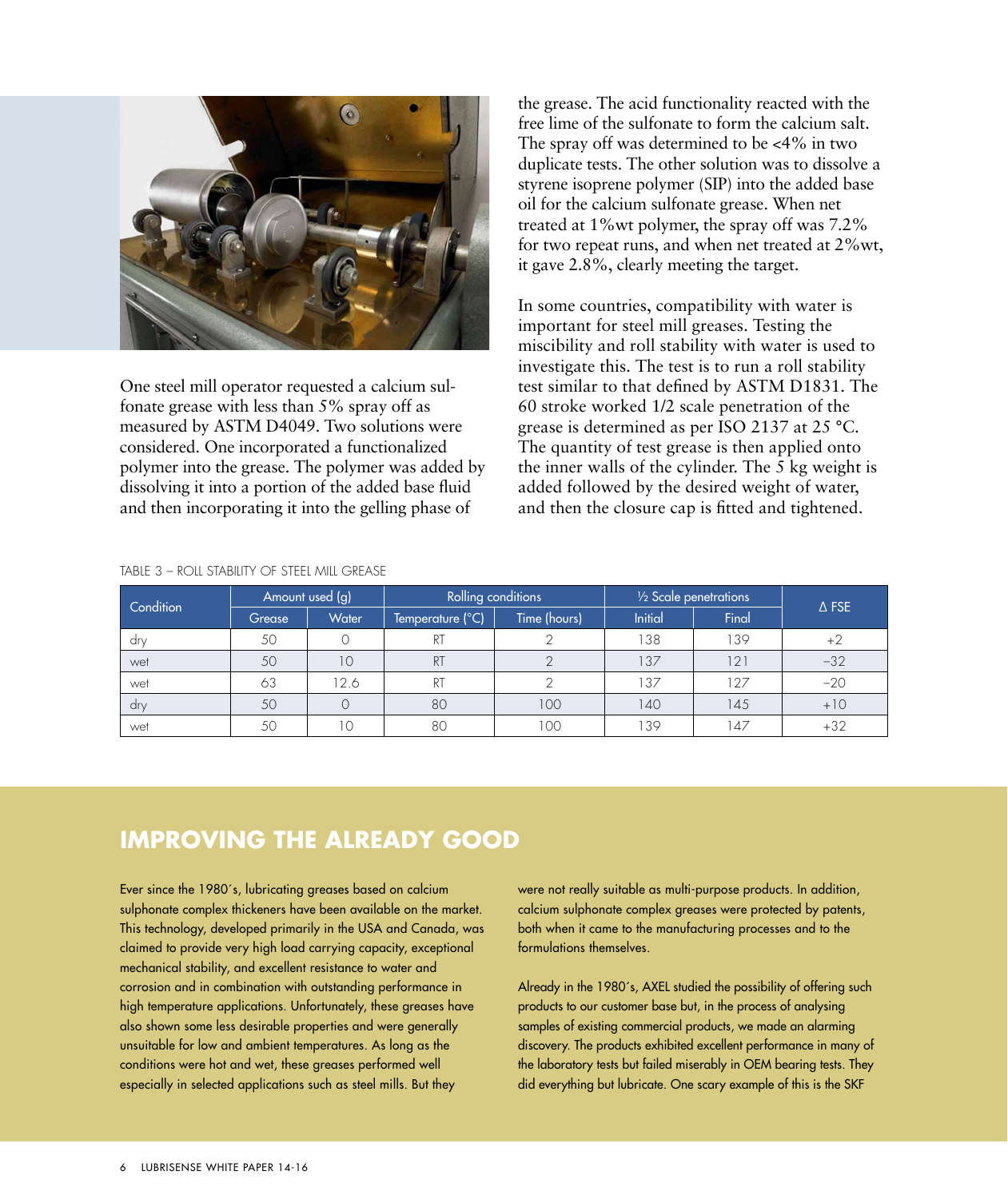The grease is then rolled for the required duration at 20 °C to 35 °C, cooled back to 25 °C and then the worked 1/2 scale penetration is re-checked. The differences in penetration before and after rolling converted to full scale (FSE) are calculated and the results for wet and dry rolling under the same conditions are compared. The data for various amounts of water and running at different time and temperatures are in Table 3. Lithium complex greases run with water for similar durations and temperatures would suffer from much larger changes in consistency if no polymer was added. The data in Table 3 further reinforces that calcium sulfonate greases have significantly better water resistance properties compared to soap-thickened greases.

# **Off-highway Heavy Duty Calcium Sulfonate Greases**

One of the most widely recognized uses of calcium sulfonate technology today is in off-highway equipment. Off-highway, heavy duty industrial machinery suffers under the most demanding conditions for lubrication. Heavy duty equipment manufacturers typically specify grease with a very high load carrying capacity and excellent water resistance.

The base oil viscosity of this type of grease is lower than the steel mill grease at 320 mm<sup>2</sup>/s for summer or all-season use and 220 mm<sup>2</sup>/s for cold



condition or winter use. It was decided to formulate a grease targeted at the ISO VG 320 using PIB as well as mineral oil and make it at the stiff end of the NLGI 2 range. As all of these types of off-highway products contain 5% molybdenum disulfide, it was decided to add 5% of a technical fine grade. Anti-oxidant and a rust inhibitor were added to the sulfonate along with some passivated polysulfide. The product was tested against typically specified characteristics and the results are listed in Table 4. As can be seen from the data, the grease easily meets the typical requirements.

# **Food Grade Sulfonate Greases**

Regulations limit the type of grease chemistry, base oils, thickeners and additives that can be used in incidental food contact greases. The grease needs to

R2F test which is designed to assess the lubricating ability and high temperature performance of greases. There are/were two versions, the "A" test which involves running bearings without external heating, and the "B" test where the bearings are heated up to and maintained at predetermined temperatures (e.g. 140°C). The latter proved to be no problem at all for these "new" greases but, in the "A" test, they failed miserably. The grease performance is evaluated by measuring the wear on the rollers and cage. In this test, significant wear will only occur as a consequence of the inability of the grease to maintain a lubricant film in the rolling and sliding contact during the full test period. The test rig is run under the predetermined conditions for a

period of 20 days before the bearings are dismounted and the wear is measured. In analysing the first generation of this type of product in the mid 1980´s, we tested a considerable number of commercially available greases in the R2F A test. With no exceptions, they all failed. And failed *badly*. The fact is that the bearings ran dry after only 2–3 days and the grease was completely destroyed leaving only a dry, black, carbonaceous residue. This is the worst result we had ever seen in these tests. We therefore decided to abandon the idea of promoting these products and instead we introduced a new and improved technology called Alassca. This has been described in previous White Papers. In the ensuing period, some advances were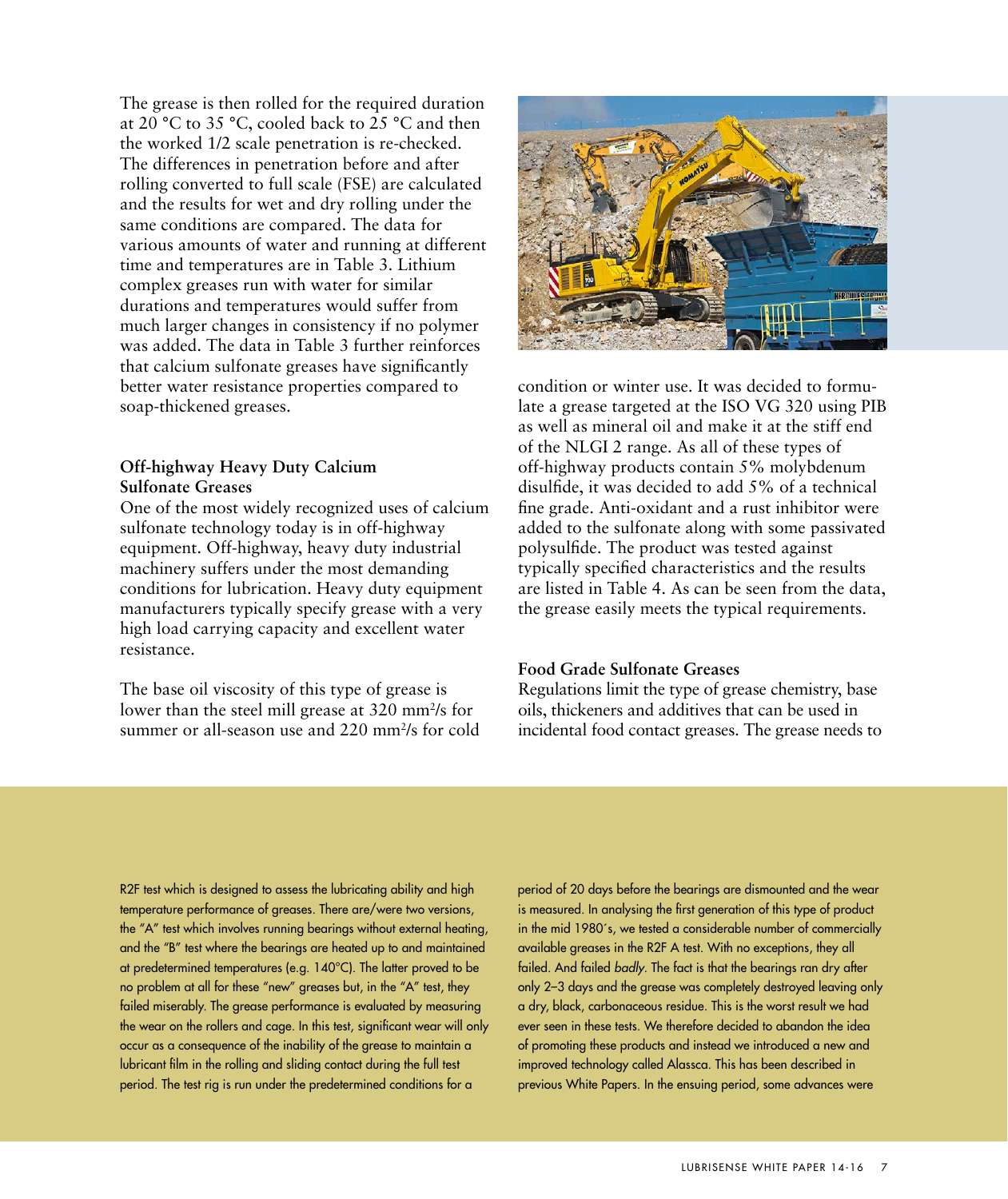

use a food grade base oil and all of the components need to be registered. Standard sulfonates supplied in group I mineral oils cannot be food graderegistered and so overbased sulfonates in either technical white oil or PAO are necessary.

The next challenge is to employ a gelling process that is capable of being registered for food grade use. Taking a 400TBN overbased sulfonate in white oil, the calcium carbonate can be converted to calcite by adding acetic acid to destabilize the micellular structure, adding white mineral oil or PAO, a food grade-approved promoter and water. The amount of acetic acid added controls the rate of conversion. By adding sufficient acid to destabilize

| Property                            | Test method       | Requirement / Typical                 | Fully formulated grease |  |
|-------------------------------------|-------------------|---------------------------------------|-------------------------|--|
| Base oil viscosity at 40 °C (mm2/s) | ISO 3104          | ISO VG 220 or 320                     | 320                     |  |
| Unworked penetration                | ISO 2137          | 265-295                               | 269                     |  |
| Worked penetration                  | ISO 2137          | 265-295                               | 261                     |  |
| Shear stability                     | ISO 2137          | $\Delta$ , 100k No significant change | $+7$                    |  |
| Timken OK load (pounds)             | <b>ASTM D2509</b> | $\geq 60$                             | 65                      |  |
| 4-Ball EP (kg)                      | ASTM D2596        | Weld point $\geq 500$<br>LWI > 80     | 800<br>124.6            |  |
| 4-Ball wear scar diameter (mm)      | <b>ASTM D2266</b> | $\leq 0.45$                           | 0.37                    |  |
| Water corrosion (rating)            | ASTM D1743        | pass                                  | pass                    |  |
| Water washout at 80°C (%)           | ISO 11009         | < 2                                   | 1.1                     |  |
| Water spray off (%)                 | ASTM D4049        | <10                                   | 1.3                     |  |
| Oxidation stability, AP (kPa)       | ASTM D942         | 100 hours $\leq$ 35                   | 29                      |  |

TABLE 4 – OFF-HIGHWAY HEAVY MACHINERY GREASE

made by suppliers of these calcium sulphonate complex greases and it was later claimed that there was a new and patented process which would overcome the before-mentioned deficiencies while retaining the other positive advantages of the technology. However, the SKF R2F A test still exposed the weakness of such products. Admittedly, the products now survived the full 20 day period but they still failed badly in the wear measurements. To pass the test, the wear on the rollers should not exceed 20 mg. In multiple tests, the wear levels fluctuated between 1600 and 3600 mg. So they were still very poor lubricants. Some reasons offered were that the greases were far too stable when it comes to oil separation (they could contain up to 35% thickener) and/or the different forms of calcium carbonate in the micelles were too hard, varying between 3–4 Mohs depending on the mineral source.

Since the market demand for these types of products continued to increase over the years (they do perform excellently in a number of specific applications), AXEL decided to revisit the possibility of developing and improving the technology further. Many different formulations and manufacturing procedures were investigated but these were almost always protected by patents. In 2005, we were approached by a major customer and asked to offer a very large quantity of a calcium sulphonate complex grease to cover their global needs in the marine sector. At the same time, we were asked to improve the water spray off properties since their current product (also sulphonate complex) was deficient in this test. This was very surprising since sulphonate complexes were claimed to have excellent resistance to water. Subsequent testing confirmed customer claims showing that these "marine" greases had water spray off values in excess of 90%.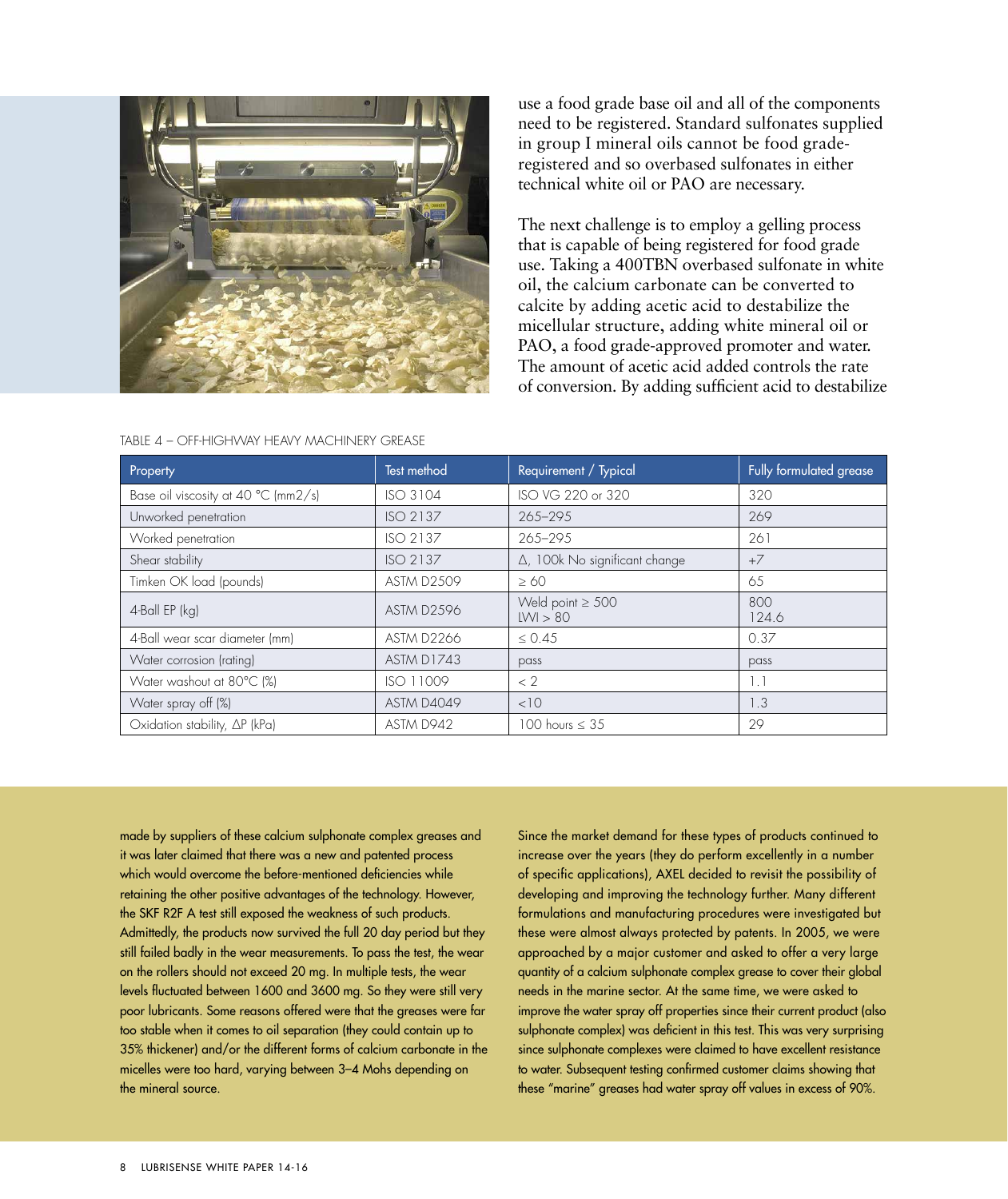the micellular structure of the sulfonate, conversion can be completed within one to two hours. However the resultant grease is soft, typically softer than an unworked penetration of 350. Based on published data, sulfonic acids can be used to thicken the grease, but the choice of which acid to use needs to be carefully considered. Some of the best acids for aiding gelation and stiffening are not approved for food grade use. The calcium salts of some acids are approved, and one of these acids needs to be chosen for use as the gelation aid. The yield of the food grade sulfonates is lower than that seen with the technology outlined by Denis and Sivik $(2)$ , and much more sulfonate is needed in comparison. One way of boosting the yield for sulfonates is to incorporate low

viscosity grade PIB (Mw = 1000 to 2500 Daltons). Some PIBs are food grade-registered and, if approval is desired, it is necessary to select one of these. Good, general properties can be readily achieved. Some food grade additives are available, and these can be incorporated to improve properties such as oxidation.

A laboratory kettle batch of grease was made using an HX-1 registered 400TBN calcium sulfonate in white oil, food grade promoter and water, acetic and sulfonic acids, and using a blend of PAO 6 and food grade-registered PIB. As can be seen from the data in Table 5, the resulting food grade grease without additional additives has good properties.

| Property                            | Test method       | White oil food grade grease |
|-------------------------------------|-------------------|-----------------------------|
| Base oil viscosity at 40 °C (mm2/s) | <b>ISO 3104</b>   | 390                         |
| Unworked penetration                | ISO 2137          | 315                         |
| Worked penetration                  | ISO 2137          | 305                         |
| Water washout at 80 °C (%)          | ISO 11009         | 2.0                         |
| Oil separation (%)                  | ASTM D1742        | $\Omega$                    |
| Water corrosion (rating)            | ASTM D1743        | pass                        |
| Dropping point (°C)                 | <b>ASTM D2265</b> | >316                        |
| 4-Ball wear scar (mm)               | <b>ASTM D2266</b> | 0.37                        |
| 4-Ball EP weld point / LWI (kg)     | ASTM D2596        | 500 / 93.4                  |
| Water spray off (%)                 | <b>ASTM D4049</b> | 26.8                        |

#### TABLE 5 – PROPERTIES OF FOOD GRADE SULFONATE GREASES

At that point in time, we had three possible options. The first option was to purchase a "base grease" from the patent holders and improve the product simply by including special additives. The second option was to purchase an intermediate "instant grease" which could be gelled by simply adding water and isopropyl alcohol. This second option demonstrated excellent water spray off properties which we believe came from the inclusion of functional polymers. However, neither of these two options fulfilled all the requirements of the customer and, in addition, both were far too expensive. So we were left with a third option, back to square one, producing our own calcium sulphonate technology from scratch.

We started by revisiting all of our previous work. The next step was to fine-tune the existing formulations and try to replace both the

complexing agents and the activators to avoid patent infringement. And, to address the issue of water spray off improvement, lots of different polymer systems were tested. We even had to change the manufacturing process and consider investment needs to ensure dedicated equipment.

In many of the patented versions, boric acid is used as (one of) the complexing agent(s). In retrospect, this is actually seen to be one of the main factors behind the poor lubrication. Replacing boric acid has given us a much "better" product when it comes to achieving good results in the bearing tests. Admittedly, boric acid gives a somewhat better result in special high temperature tests, but its replacement instead provides excellent lubrication over a much wider temperature range. And, in addition, since boric acid is regarded as a "material of extremely high concern" by the ECHA, we were able to achieve a better HSE solution.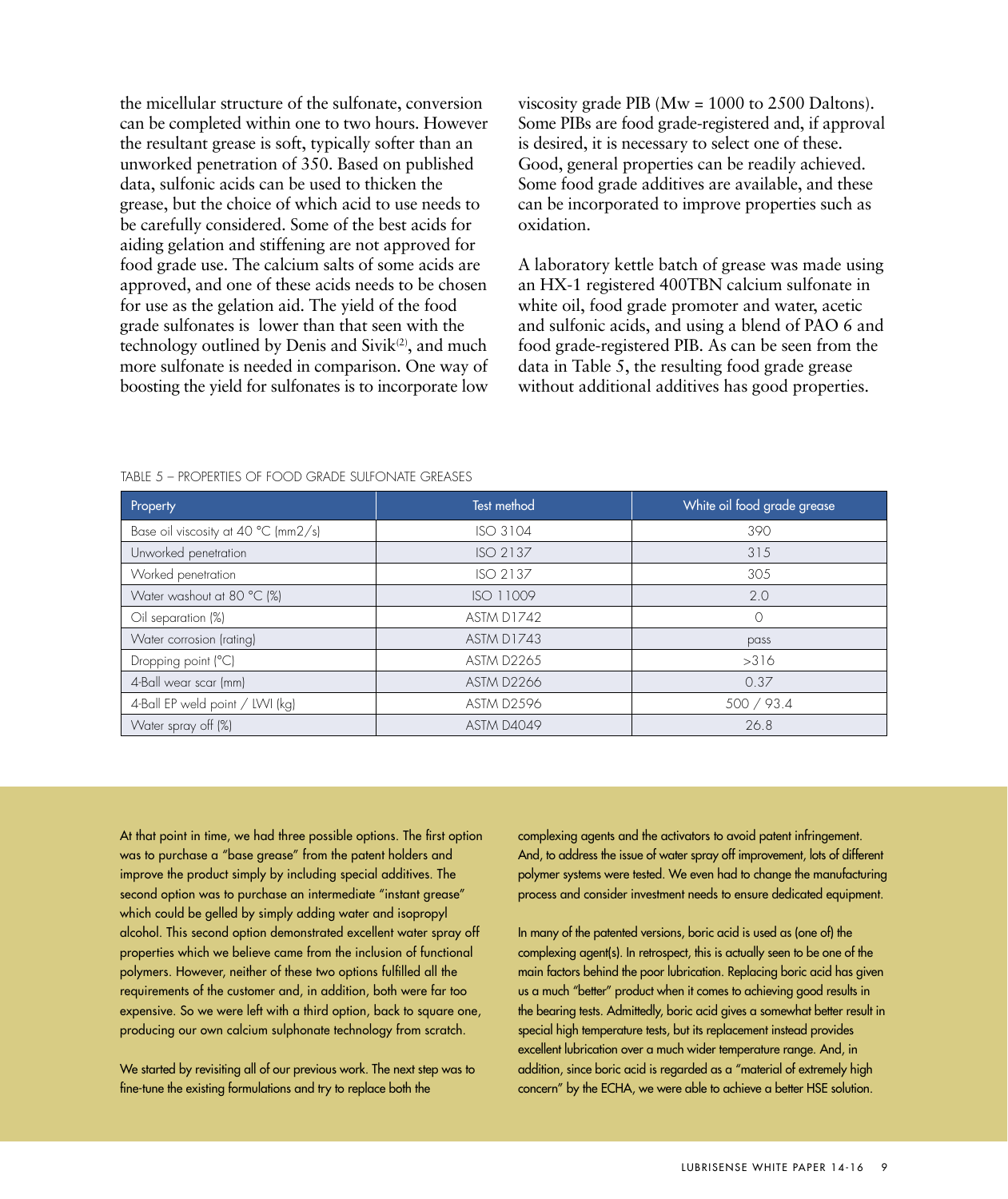# **PAO-based Sulfonate Greases**

The 400TBN sulfonate in PAO described above can also be gelled with non-food grade components to make a high performance industrial grade of calcium sulfonate grease. A batch of grease was made in a laboratory kettle using a blend of PAO 6 and PAO 100 as the base oil. The blend gave a final base oil viscosity grade ISO 68. An industrial grade of alkylbenzene sulfonic acid was used along with acetic acid. A promoter and water were also added, and the grease was gelled in 3 hours, followed by stripping at 145 °C and collecting the product.

A second grease was made in a resin flask, this time using PIB instead of the PAO as the viscosity

fortifier. Also, by increasing the acetic acid quantity to a small excess over normal and keeping the amount of sulfonic acid and promoter constant, the gelling time was reduced from 3 hours to 45 minutes. The results of both these greases are reported in the Table 6 below. Both greases were made without additional additives.

A further gelation was carried out by adding more PIB to the grease and the amount of water spray off was reduced to 33%. Based on other work, the oxidation stability and extreme pressure properties can be improved by the addition of further additives, as were used in the automotive and steel mill greases.

| Property                                 | Test method       | PAO based gelled sulfonate grease |                 |  |
|------------------------------------------|-------------------|-----------------------------------|-----------------|--|
|                                          |                   | Neat PAO                          | With PIB        |  |
| Base oil viscosity at 40 °C ( $mm^2/s$ ) | <b>ISO 3104</b>   | 68                                | 220             |  |
| Unworked penetration                     | ISO 2137          | 272                               | 274             |  |
| Worked penetration                       | ISO 2137          | 261                               | 266             |  |
| Water washout at 80 °C (%)               | ISO 11009         | 0.5                               | $\overline{.5}$ |  |
| Water corrosion (rating)                 | ASTM D1743        | Pass                              | Pass            |  |
| Dropping point (°C)                      | <b>ASTM D2265</b> | >316                              | >316            |  |
| 4-Ball wear scar diameter (mm)           | <b>ASTM D2266</b> | 0.35                              | 0.37            |  |
| 4-Ball EP weld point / LWI (kg)          | <b>ASTM D2596</b> | 620 / 76.8                        | 500 / 77.8      |  |
| Water spray off (%)                      | ASTM D4049        | 53.6                              | 51.2            |  |

#### TABLE 6 – PROPERTIES OF PAO-BASED SULFONATE GREASES

Vital to the manufacturing process is the transformation of amorphous calcium carbonate and vaterite into the *calcite* form (wafer-like morphology). This is necessary to be able to gel the material into a grease-like substance. We were successful in finding a combination of activators which are both efficient in thickening power and safe in use (no need for investment in extra equipment to remove flammable gases like isopropyl alcohol or ethyl dioxitol).

In order to improve the water spray off values, it is necessary to understand the mechanisms required to keep the grease on the surface of the test panel. The product has to be both adhesive (sticks to the metal surface) and cohesive (sticks to itself). Depending on the spray off level in the particular customer specification, it is often wise to use two different polymers, one for adhesion, the other for

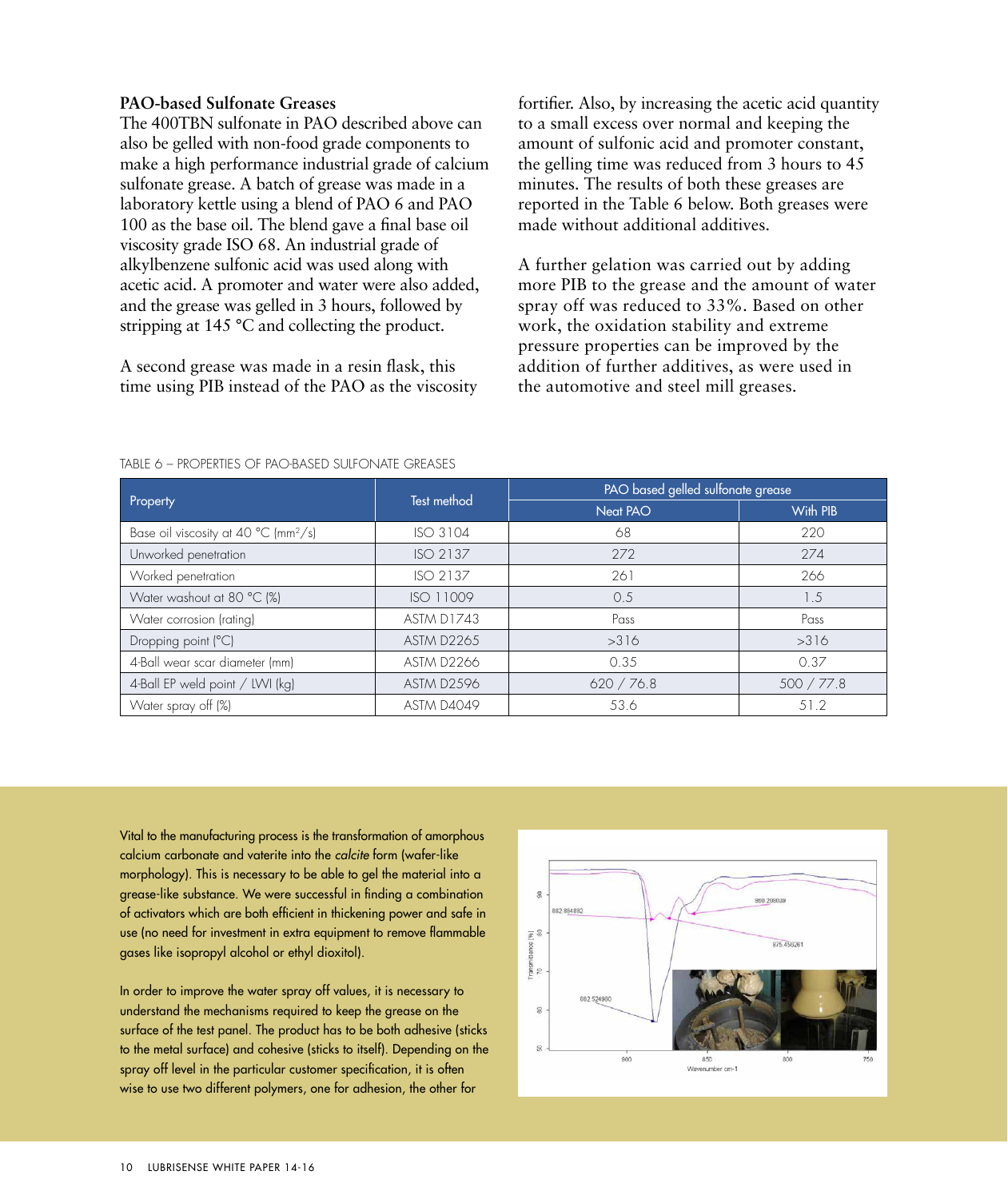# **Summary**

Using recently developed calcium sulfonate grease technology makes it easy for the grease manufacturer to make and to formulate calcium sulfonate greases to meet a wide variety of applications. The extreme pressure (EP) properties can be enhanced to give up to 800 kg 4-ball weld points, without compromising on wear or copper corrosion by using passivated polysulfides. Molybdenum disulfide can also be incorporated to boost the EP properties. Antioxidants and anti-fretting wear additives can be incorporated to enhance the properties to meet most general purpose requirements and many common industrial and automotive specifications.

Good water resistance is a desirable prerequisite property in applications employing calcium sulfonate grease as the lubricant. In particular, steel mills, motor-operated valves and food processing are areas where there have been significant use of calcium sulfonate greases. The calcium sulfonate greases used for such applications are characterized by the desirable high temperature performance, high EP, good wear, good rust and corrosion, as well as good water resistance properties. From the perspective of water resistance, calcium sulfonate greases show good performance in either or both the washout and spray off standard test methods for grease. Washout levels of 1–3% were observed for good calcium sulfonate greases; while, typical spray off performance



representing good performance were between <10% to <30% grease loss in ASTM D4049 tests. Ultimately, performance is verified in the actual application depending upon the demand of the given application.

# References:

- (1) McMillen, R.L., "Basic Metal-Containing Thickened Oil Compositions," US Patent 3,242,079, USPTO March 22, 1966
- (2) Denis, R.A and Sivik, M. R., "Calcium Sulfonate Grease-Making Processes," NLGI Spokesman, Volume 73, number 5, pages 30-37 (2009)

(3) Rush, R.E., "Greases for Steel Mill Lubrication", NLGI Spokesman, Volume 57, number 3, pages 240-243 (1993)

cohesion. This can now be tailored to meet different demands. The first prototype for marine applications had a water spray off value below 10% (quite an improvement from the original 95%) but the product proved to be "too tacky" and caused problems with fling-off in high speed applications on deck. This was then adjusted back to 25% and this product is now used on ships all over the World.

The manufacturing process was also changed dramatically by daring to challenge the status-quo and doing things differently. In so doing, we have been able to accomplish a number of different things including a significantly shorter production time. But, by far the biggest advantage was gained by being able to produce these types of greases using a much lower thickener content. In the original type, more than 30% thickener was needed to produce NLGI 2 grade products. This not only

impaired the products´ ability to lubricate but also caused problems with pumpability (especially important in the industrial versions). By reducing the content of thickener to 15–20% (i.e. virtually half of the original amount) we have managed to produce a much better product.

So moving on from an already good technology, we have been able to overcome the previously mentioned deficiencies and are now able to offer excellent greases for multi-purpose applications in industrial, heavy automotive, mining and marine applications.

Good, better, best?